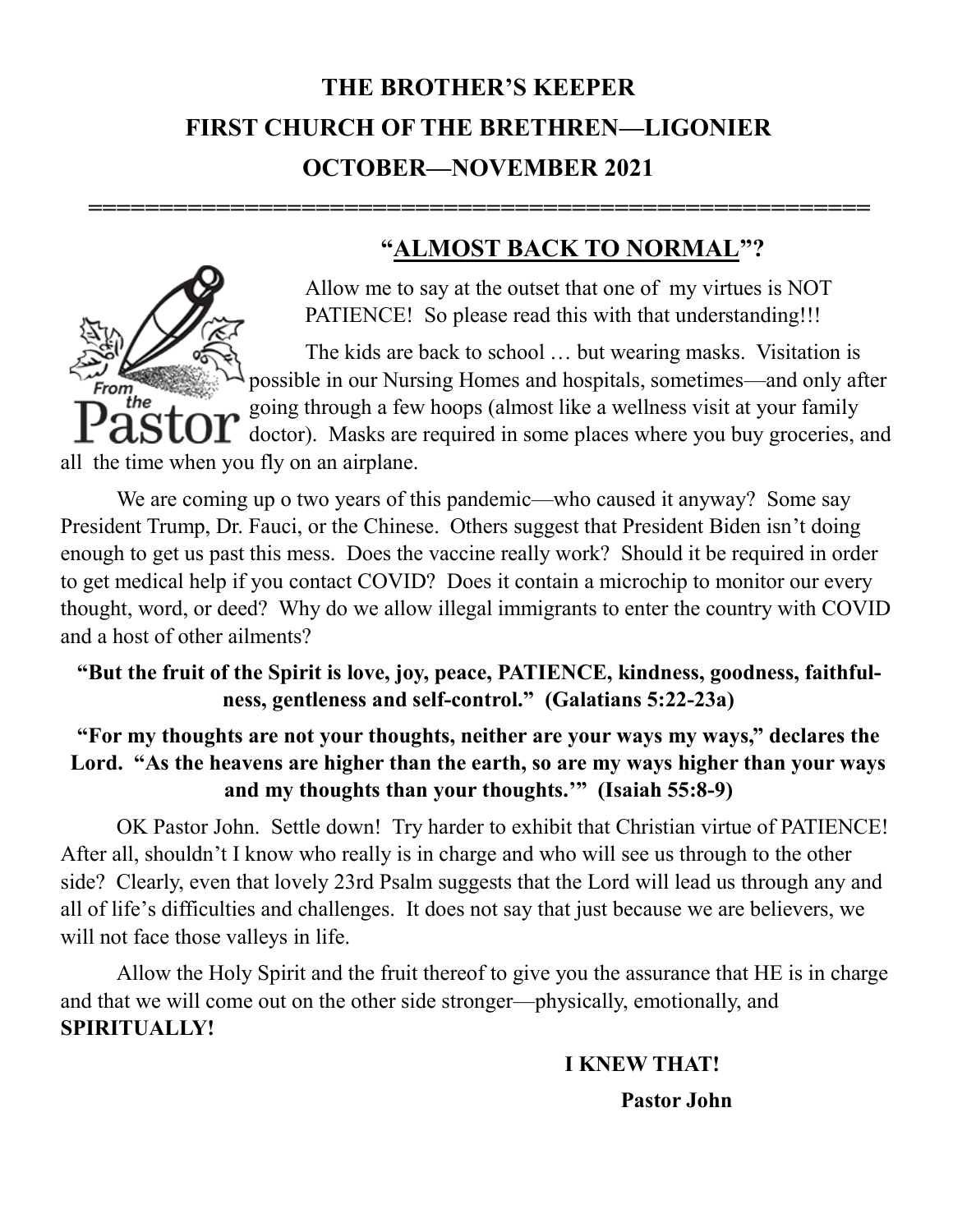## **CHRISTIAN EDUCATION … NEWS AND NOTES**



**WANTED!! A FEW GOOD MEN, WOMEN & CHILDREN** 

For what you ask? For Sunday School that begins at 9:30am each and every Sunday—right before the Worship Service that begins at 10:30am. And just a reminder …. We have classes for children from

pre-school through elementary school age …

## **"Train up a child in the way he should go and when he is old, he will not depart from it." Proverbs 22:6**

… **AND GUESS WHAT**—there is an adult Sunday School class also. It's a great way to prepare for the Worship Service. **DID WE MENTION WE HAVE LOVING, CARING TEACHERS FOR ALL AGES who take the time to read God's Word and prepare the lessons for Sunday morning. Please join us.** 

**JUST A NOTE:** One of our Sunday School students/helper, Matthew Rummel is getting settled inat college, thanks to his Dad and Mom, Lee and Darlene. His address is 2563 Dole Street, Hale Laulima, Room 103-A, Honoulu, Hawaii 96822 \*\*\* Please keep Matt, and all of our school students in prayer. And … we're sure Matt would appreciate a card and note!

**JOIN OUR ADULT BIBLE STUDY** meets each and every Wednesday evening at 6:30pm**.** We will soon rap-up our current study on the Book of Revelation, realizing of course, there is much, much more to learn. We have not yet decided which Book of the Bible we will tackle next, but it is sure to be i'at both enjoyable and educational. And by the way, we begin each study timewith prayer concerns and joys. Did we mention that we have snacks? We do! There will be

**NO** Bible Study on Wednesday, October 27th.

**THE MEN'S BREAKFAST** meets every second Saturday of the month at 9:00am in the Fellowship Room. While the agenda varies from meeting to meeting, we most often have a guest speaker and **always** delicious food. All men and boys are invited. Ask your friends and neighbors to come. The more the merrier … and we are most always done by 10:30am, leaving plenty of time to go home and mow the lawn and maybe watch college football!



"**FAITH STEP** … Some count to 10 before reacting to a stressful situation. What if we adopted the practice of reciting, "*The joy of the Lord is my strength"* when faced with depleted energies or discouraging circumstances? I'm in … Are you?" — Copied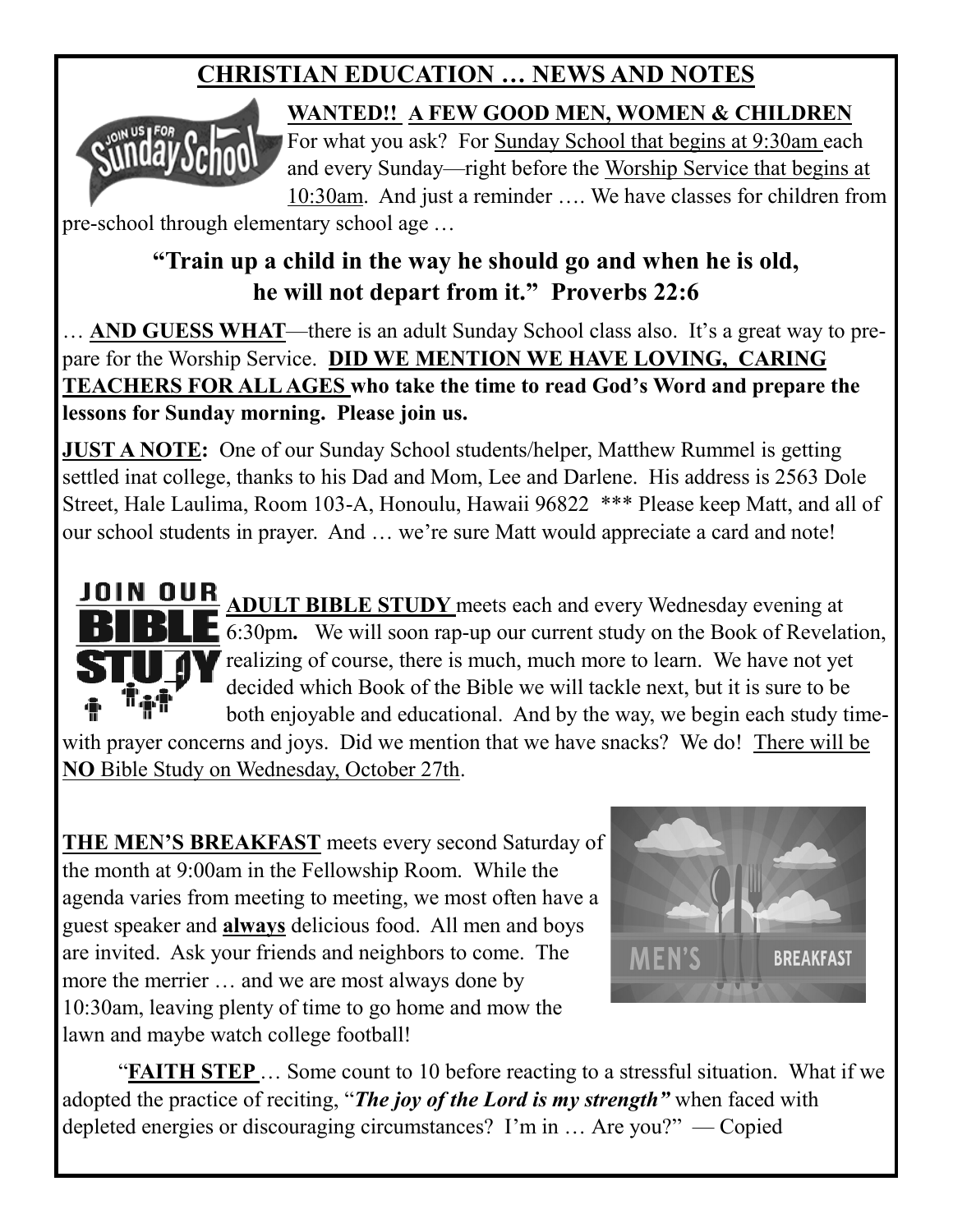**JOIN US AT SUNSHINE STITCHERS** on Thursday mornings from 9:30am—noon. The ladies continue to keep busy making prayer shawls and other items including arm chair totes for the Laurel Area Faith in Action ministry. The prayer shawls make you feel like you're receiving a big hug—and you are—the ladies who make the shawls pray as they work (and we talk some too!!). So, let any of the ladies know if you, a family member, a friend or just someone you know who needs a prayer shawl. Another project being done during our stitching time is recovering the chair seats in the downstairs Sunday School room thanks to Becky Kwak. New vinyl was purchased and one by one Becky is removing the old seat covers and replacing them with new vinyl. They look great. Stop in the classroom sometime and check it out. Thank you Becky. Please keep the Sunshine Stitchers ministry and their work in prayer.

#### **A PRAYER TO KEEP GOD PRESENT**

Dear merciful Lord, In silence and prayer I feel Your presence yet back in the world I forget. Why do I lose sight of You? I know You, I trust You, but I get distracted and fail. I let my flesh react without thinking or care, ignoring or hurting others, even though I don't want to. Won't you change me, Oh Lord? I can't do it on my own. Remove the obstacles in my heart that cover Your grace. When I arise from prayer let me not forget Your love. And may my prayer continue when I engage with people. May Your mercy go forth as I was saved by Your Mercy.. Let me stand firm on principles, on the rock that is Christ whose Spirit gives me life. Help me be humble, my Lord. May Your hand never leave me. Let my life glorify Christ in Jesus' name. Amen.

> • Copied \*\*\*\*\*\*\*\*\*\*\*\*\*\*\*\*\*\*\*\*\*\*\*\*\*\*

**"I have so much to do that I shall spend the first three hours in prayer."** 

**- Martin Luther**

**THE WOMEN'S FELLOWSHIP IS HAVING A "RADA" SALE …** You know—spatulas, knives, peelers, graters, and more!! An inventory flyer has been made and is available at the church. If you're interested, or have questions about RADA items, please see Pam Zimmer-



A newcomer approached the Pastor after Worship and said, "I'd like you to pray for my hearing." Placing his hands on the man's ears, the Pastor said a very passionate, earnest prayer and then asked him, 'How's your hearing now?' With a confused look the man said, 'Well, it's scheduled for tomorrow!"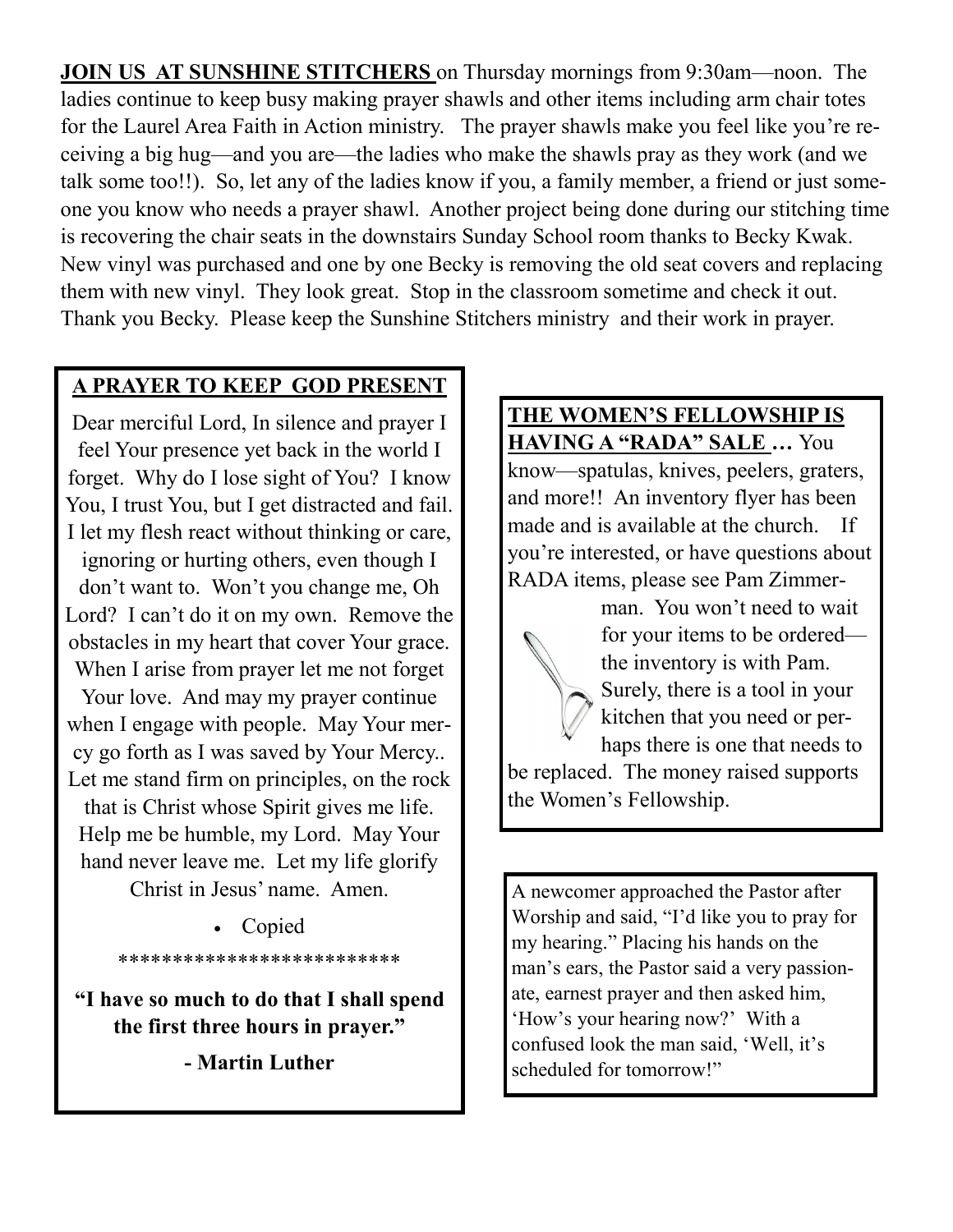**RITA'S CLOSET MINISTRY** continues to help individuals and families in the Ligonier area who are in need of clothing, shoes, coats, diapers, household items and much, much more. But the main and most important items that those who volunteer at Rita's Closet share is the love of God and love of our brothers and sisters. If there is an individual or family in need of prayer, their need is met as the helpers pray together. Rita's Closet not only meets the physical needs of everyday life, but they focus on the Spiritual needs as well. Contact Darlene at 824-243-7156 if you have any questions, if you would like to help, or if you have a donation for this ministry. Rita's Closet is open Monday 10:00am—6pm. Stop by and browse and have a cup of coffee. You'll be greeted warmly. And, please keep this ministry in your prayers.

#### *"WOVEN TOGETHR IN LOVE—A CHALLENGE OF FAITHFULNESS"*

*"And remember the words of the Lord Jesus when He said, 'It is more blessed to give than to receive.'" ACTS 20:35*

The Witness Commission brought this project to us last year and once again we will be supporting this special service project. Please purchase a non-perishable food item each week or make a monetary donation to purchase a turkey from now through Sunday, November 7. The food items, along with a gift card to purchase a turkey, will provide a traditional Thanksgiving dinner for a family of four in our community. Tote bags have been provided—their on the table in the Narthex. Here is a list of the items needed:

| <b>Sweet Potatoes</b>        | Green Beans/Corn (Canned)           | <b>Cranberry Sauce</b> |
|------------------------------|-------------------------------------|------------------------|
| <b>Instant Mash Potatoes</b> | <b>Bagged Noodles</b>               | <b>Stuffing Mix</b>    |
| <b>Canned Pumpkin</b>        | <b>Monetary Donation for Turkey</b> |                        |



**(Monetary donations for turkey should be placed in the allotted envelopes provided in the Narthex.) PLEASE BRING YOUR FILLED TOTE BAG TO THE CHURCH NO LATER THAN SUNDAY, NOV. 7.**

## **CHECK OUT THE WITNESS BULLETIN BOARD ACROSS FROM THE MAIL-BOXES - OR ANY MEMBER OF THE WITNESS COMMISSION.**

**"To make a glorious day complete, to make each hour full and sweet, To thank the Lord for life worth living—that is the real and true thanksgiving." "Praise God from Whom all blessings flow."**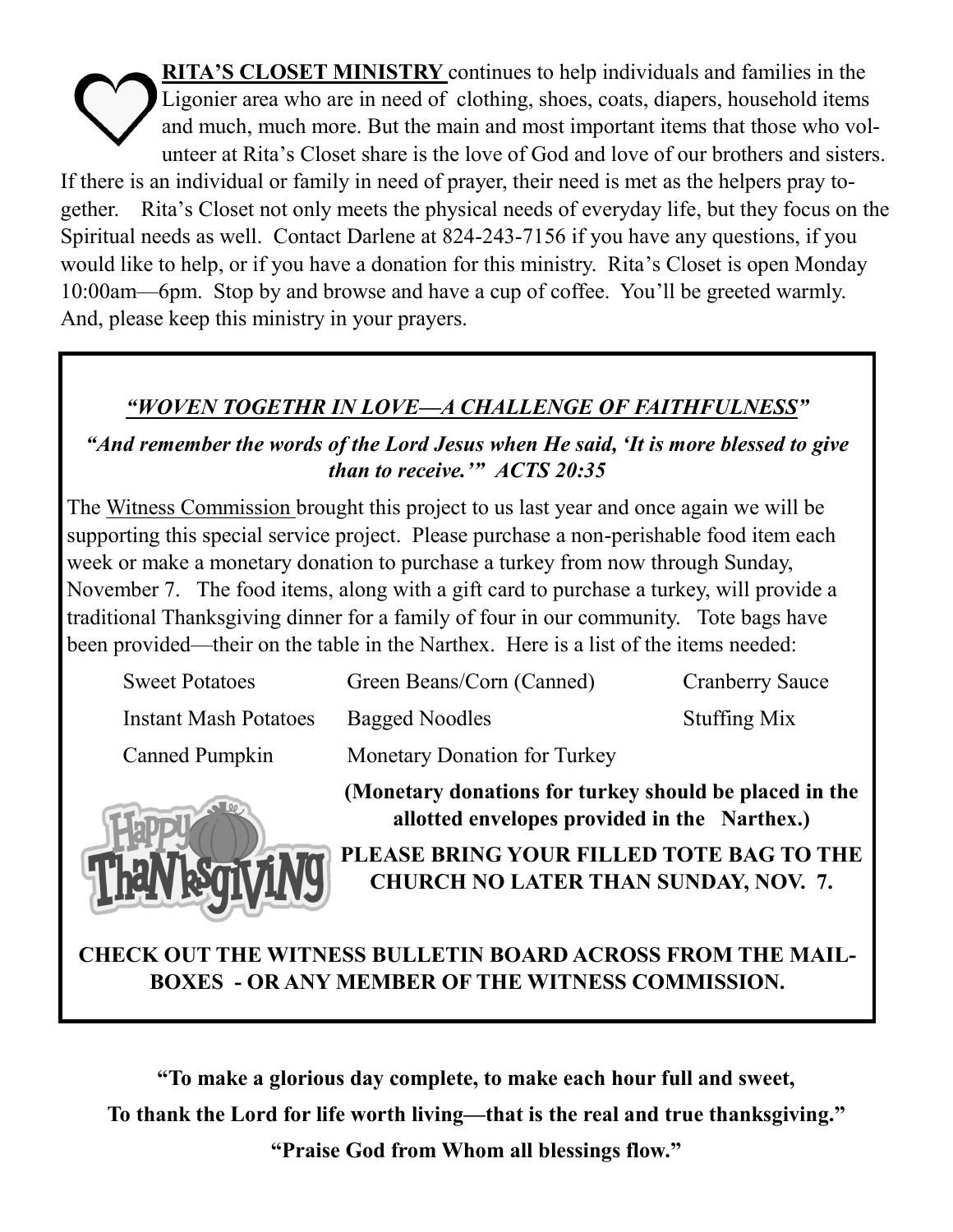**WORLD-WIDE COMMUNION SUNDAY** is Sunday, October 3rd. Join us as we gather

with Christians around the world, in Church of the Brethren style, to celebrate what Christ has done for us. We will gather in the Fellowship Hall immediately following the Worship Service. As in the past, we will have a very simple meal commemorating the Last Supper Jesus had with His Disciples, wash one another's feet as a symbol of servanthood—much like Christ did on that last night, and partake of the bread and the cup, representing the broken body and shed blood of Jesus—



shed for us so that we may spend eternity with Him. If you have never participated in our "Love Feast and Communion Service," please feel free to join us and participate to the extenT you feel comfortable. Interested observers are welcome. Remember, **Sunday, October 3, 2021** immediately following the Worship Service.! There is something special about communing with Jesus and millions of Christians around the world on the very same day!

#### **"Then He poured water into a basin, and began to wash the Disciples' feet, and to wipe them with the towel with which He was girded." John 13:8**

**\*\*\*\*\*\*\*\*\*\*\*\*\*\*\*\*\*\*\*\*\*\*\*\*\*\*\***



#### **YOU CAN WALK ALL OVER ME IN A FEW SHORT**

**WEEKS!…** when we gather for Worship on Sunday, October 17th on the all-new sidewalks in front of the Church. Under the leadership of Trustee Chairman Ed Wedge, the Committee has decided to replace the uneven sidewalks and straighten the path a bit for both safety and aesthetic reasons. The project will be managed by Joe

Ometz and will begin on the late afternoon of October 11th, continuing each evening until the BIG POUR (of concrete!) on Saturday morning, October 16th. Basically, the evening work will consist of digging up the old concrete, disposing of all the "rubble" and setting the forms for the pour on Saturday morning. It is not too late to sign-up and lend a helping hand on any (or all) of the evenings or Saturday morning. Check the sign-up sheet in the Narthex. Thanks for your support and help … **and no writing your initials in the wet concrete!!** (Oh, by the way, the women are going to feed us lunch on Saturday the 16th!)

#### **OUR CONGREGATION IS SO BLESSED WITH PEOPLE WHO SHARE THEIR**

**GOD-GIVEN GIFTS …** Like working on their day off to work on new sidewalks … those who give their talents to prepare delicious food to feed the workers ... making preparations to organize an Apple Butter Making Day … those who clean our facilities when the work is done so it's ready for Worship on Sunday ,… the prayer warriors who can't do some of the things they used to do, but know they can pray! Many hands make light work — we are so blessed!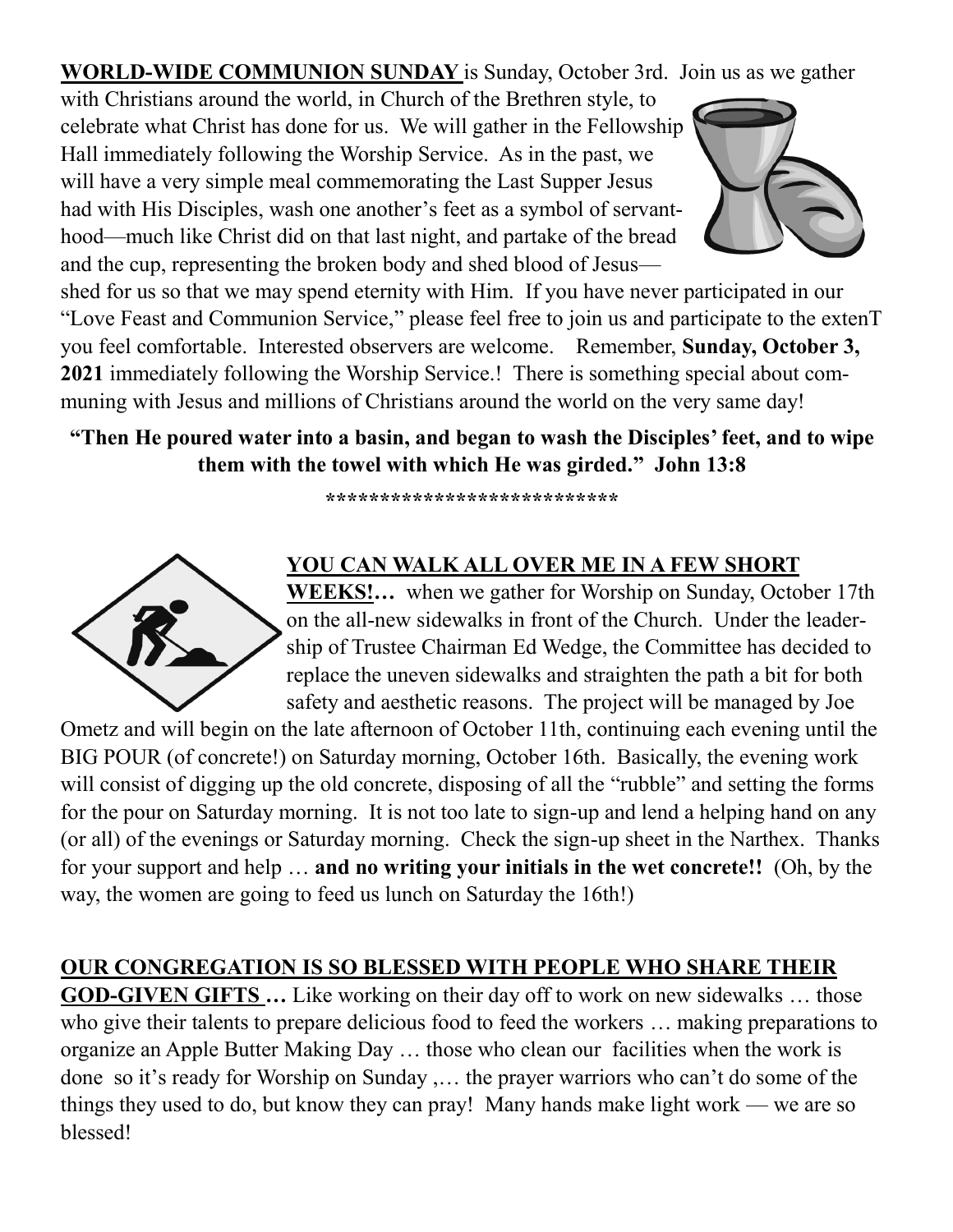### **JUST A REMINDER: YOU'RE INVITED TO PARTICIPATE IN THE CROP WALK** in

Ligonier on Sunday, October 17. In October 1969, 1,000 people in North Dakota walked in what may have been the start of the hunger walks related to CROP. The walkers raised \$25,000 to help stop hunger. Elaine Boyd is the CROP Walk Representative for our congregation.

She's planning to walk, along with a few others from our Church. Folks from our congregation will be joining walkers from churches in the Ligonier area. One quarter of the money raised from the Walk stays here in Ligonier— $1/2$  of that goes to the Food Pantry, and 1/2 of the fquarter is given to the Salvation Army. Would you



like to participate? Elaine and several from our congregation will be walking to help alleviate hunger. See Elaine if you would like to walk on Sunday, October 17th. After church **For those who never heard of the CROP Organization and the Walk**: CROP was started in 1947, associated with Church World Service—which was founded in 1946. CROP was an acronym for the Christian Rural Overseas Program. Its primary mission was to help Midwest farm families too share their grain with hungry neighbors in post-World War II.. After all these years, CROP is still helping people in need.



**LET'S ALL GO BACK IN TIME TOGETHER …** And make some apple butter the old fashioned way with a copper kettle in the backyard of the church. There will be a lot of stirring. On October 23,we plan to do just that—and hope everyone can join us! We plan to start around 8:00am and

last year when we made apple butter, we finished around 1:00pm—and that even included lunch! We plan to have food (as apparently is mandatory at all Brethren events!) and lots of great fellowship. Even if it is cold outside, we should all be warm inside due to the large amount of hot air flying around—and I don't mean from the fire outside!! Last year we had about 33 people helping and hopefully we will have even more this year. We currently have some apples at the Church and would appreciate any help with making these into applesauce so if anyone could help, please take some and make some! See Becky Kwak for further details on freezing and storage if needed. We will need the applesauce at the Church by Friday, October 22 please. We have had some jars donated and currently are in need of about 50 more pints. We are also hoping to fill some jelly jars in case anyone wants to give them as gifts (great stocking stuffers!) So, clean out those old jars and bring them on down to the Church kitchen. We will be selling the pints for \$6.00 each and jelly jars for \$3.50 each. Proceeds will go to the Women's Fellowship. Thanks in advance for your help and support. Our Apple Butter making day is Saturday, October 23rd, so mark your calendar and plan to come and help—cooking the apples outside or filling jars inside. Many hands make light work. Becky Kwak

## **JOIN US FOR OUR SECOND ANNUAL APPLE BUTTER MAKING DAY! SATURDAY, OCTOBER 23**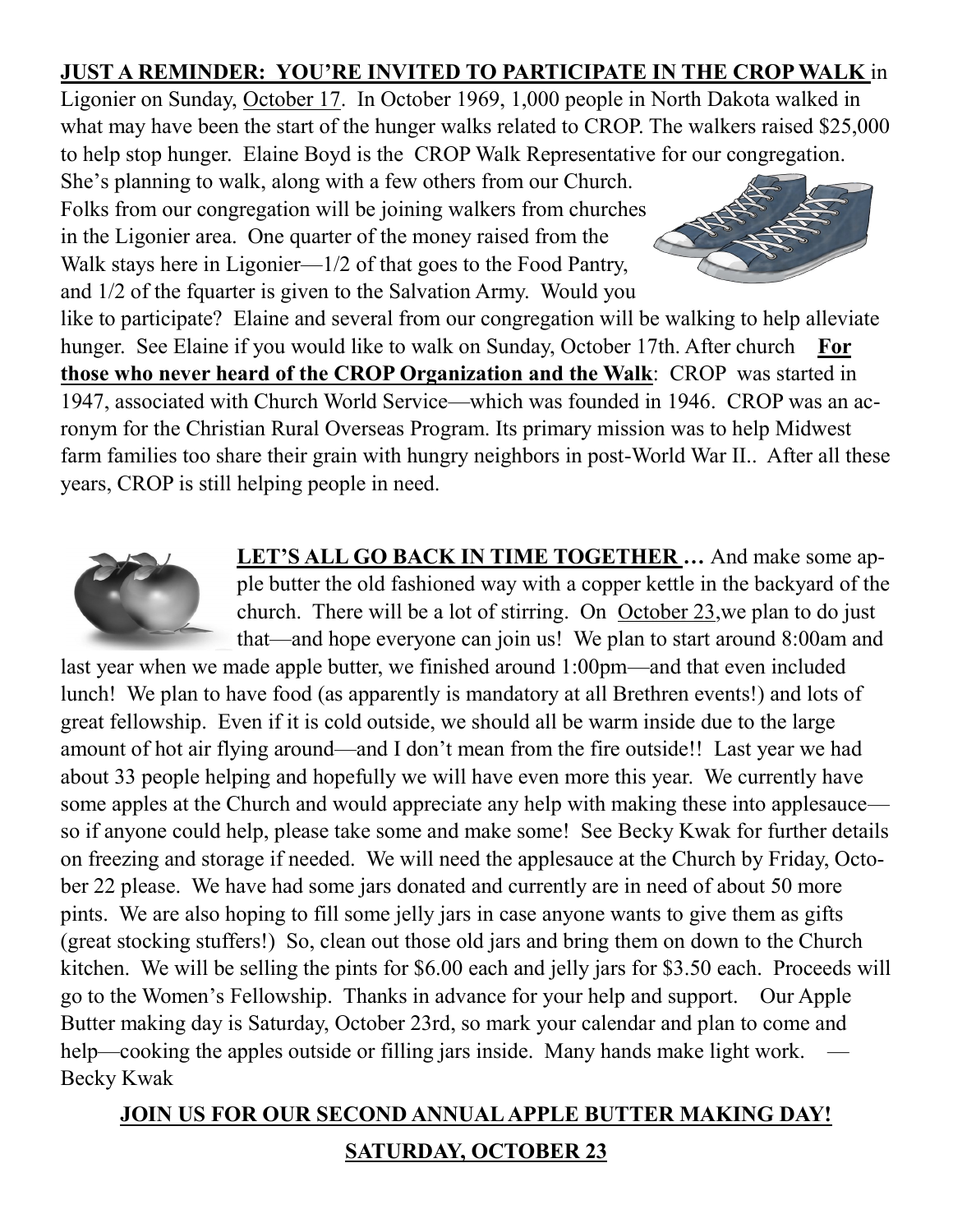**"WHAT IN THE WORLD IS THE LVAC??** Could it be the initials of an area school system? A private local club? What about an acronym for a business? A top-secret code to gain access to something or somewhere? It could be any of these but it's not. LVAC stands for the Ligonier Valley Association of Churches serving our community in very powerful ways. The group consists of about 20 area Churches, a food pantry and the Valley Youth Network. What are some of the activities supported by the LVAC? Here is a partial list: Community Thanksgiving, Lenten, Good Friday and Easter Services; National Day of Prayer; STARS—a program for adults to get them out of poverty; Meals on Wheels; CROP Walk; Information Booth at Ligonier Days; Open Hands Ministries serving the new mothers of Westmoreland County; Faith in Action; Angels Attic; Valley Youth Network, and the Nativity Display at Heritage United Methodist Church on the Diamond. I am so thankful that our Church supports this organization and many of its ministries. If you want to know more about the Association, our expert is Elaine Boyd who has been our representative for many years (not that she is THAT old)!

\*\*\*\*\*\*\*\*\*\*\*\*\*\*\*\*\*\*\*\*\*\*\*\*\*\*\*\*\*\*\*\*\*\*

#### **FOOD2go4 KIDS ADOPTION - Weekend "Food Bag" Program /**

**Ligonier Valley School District** A flyer regarding this program is on the bulletin board in the Narthex. Take a look at it and pray about it—maybe you would like to support the FOOD2go4KIDS. Pre-qualified students receive a backpack every Friday during the school year containing food for the weekend. The cost per backpack has risen to \$9, and the items are "kid friendly" so they can prepare or open them without adult assistance.



The cost per backpack has gone up—it's now \$9. They are assembled by Ligonier Middle School students and discreetly distributed to students at Laurel Valley and RK Mellon Elementary, as well as the middle and high schools on Friday afternoons. Check out the flyer and read more. It's a real worthwhile program. And remember to keep our families and community in prayer. There is a number to call if you have any questions, or see a member of the Witness Commission.

\*\*\*\*\*\*\*\*\*\*\*\*\*\*\*\*\*\*\*\*\*\*\*\*\*\*\*\*\*\*\*\*\*\*\*\*\*\*\*\*\*\*\*\*\*\*\*\*

**JUST A REMINDER:** Remember to donate your gently used shoes, wrapped with a rubber band. This project supports the Hondoras orphanage. See Elaine Boyd with questions. You'll find a box outside the Fellowship Room and in the Narthex.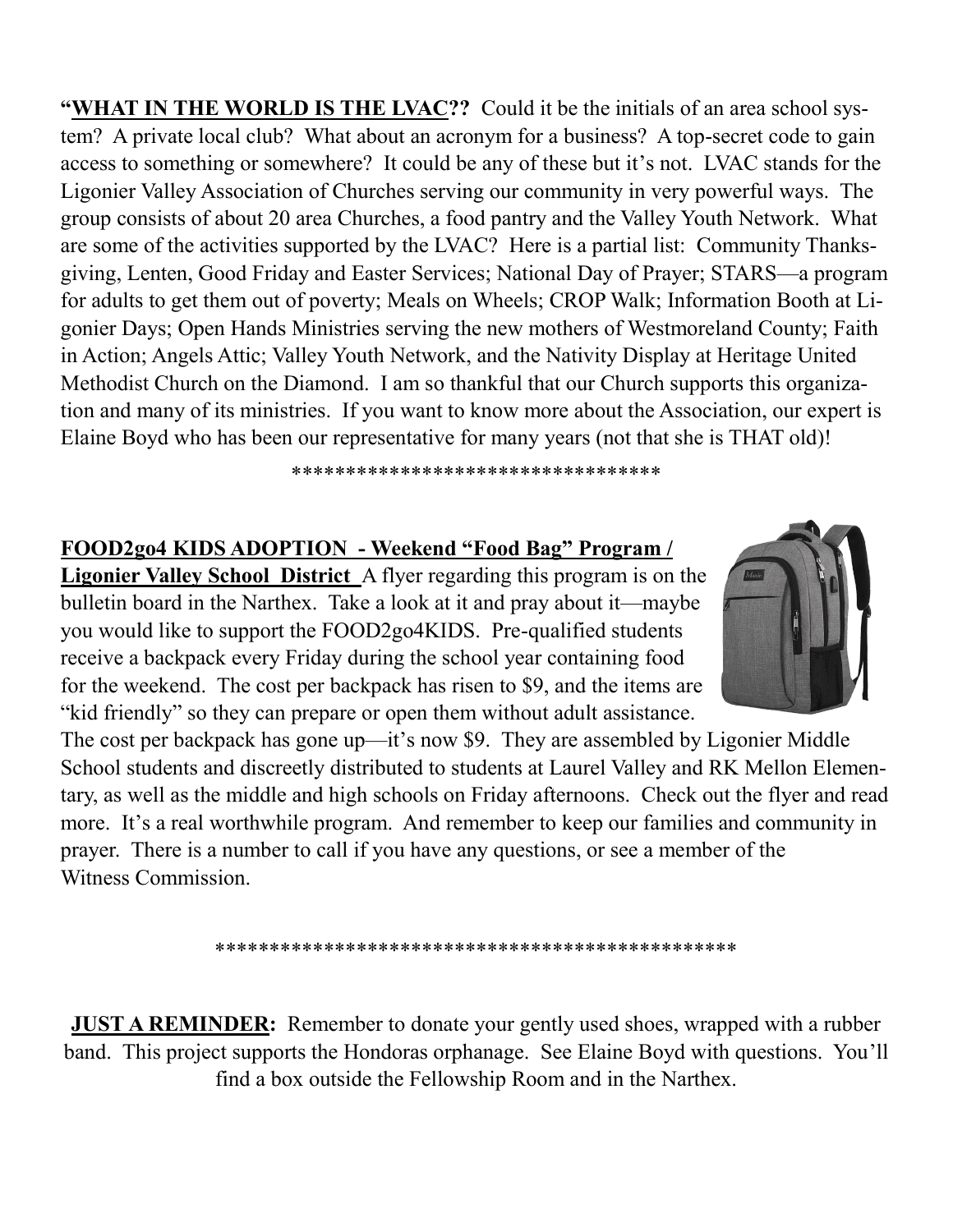#### **AN UPDATE ON THE WOMEN'S FELLOWSHIP**

Over the years the Women's Fellowship has declined. This group is not just for five or six women of the Church — it is a fellowship for ALL women.—whether you are a member of the church or not. Our Church as a whole is growing,. Let's work on getting our Women's Fellowship to grow also.



At our September 13 meeting, six women attended. Here are some highlights from that meeting:

- \* We voted to serve lunch on Saturday, October 16th to the men who will be working on the new Church sidewalk.
- \* On Saturday, October 23 we will be making Apple Butter—the men and women will be participating.

\* Our Fireside Chat will be held Sunday, November 7 after Church in

the Social Hall.. Pastor John will share a devotional with us.

We will be having a Silent Auction, and we are going to use some of the items from the baskets we have accumulated. A special thanks to Mary Boyd and Coleen Zimmerman who are over-seeing this project.

\* On Sunday, December 5th, we will host our Christmas Party after Church. This will be open to all women and men of the Church.

At the Fireside Chat on November 7, we will elect officers for the 2022 year. Put on your thinking caps and keep the elections in your prayers. Maybe God will be leading you to accept a position with the Women's Fellowship.

Thank You and God Bless You

—Cathy McMaster, President

\*\*\*\*\*\*\*\*\*\*\*\*\*\*\*\*\*\*\*\*\*\*\*\*\*\*\*\*\*\*\*\*\*\*\*\*\*\*

**"For God is not unjust to forget your work and labor of love which you have shown toward His name, in that you have ministered to the saints, and do minister." Hebrews 6:10**